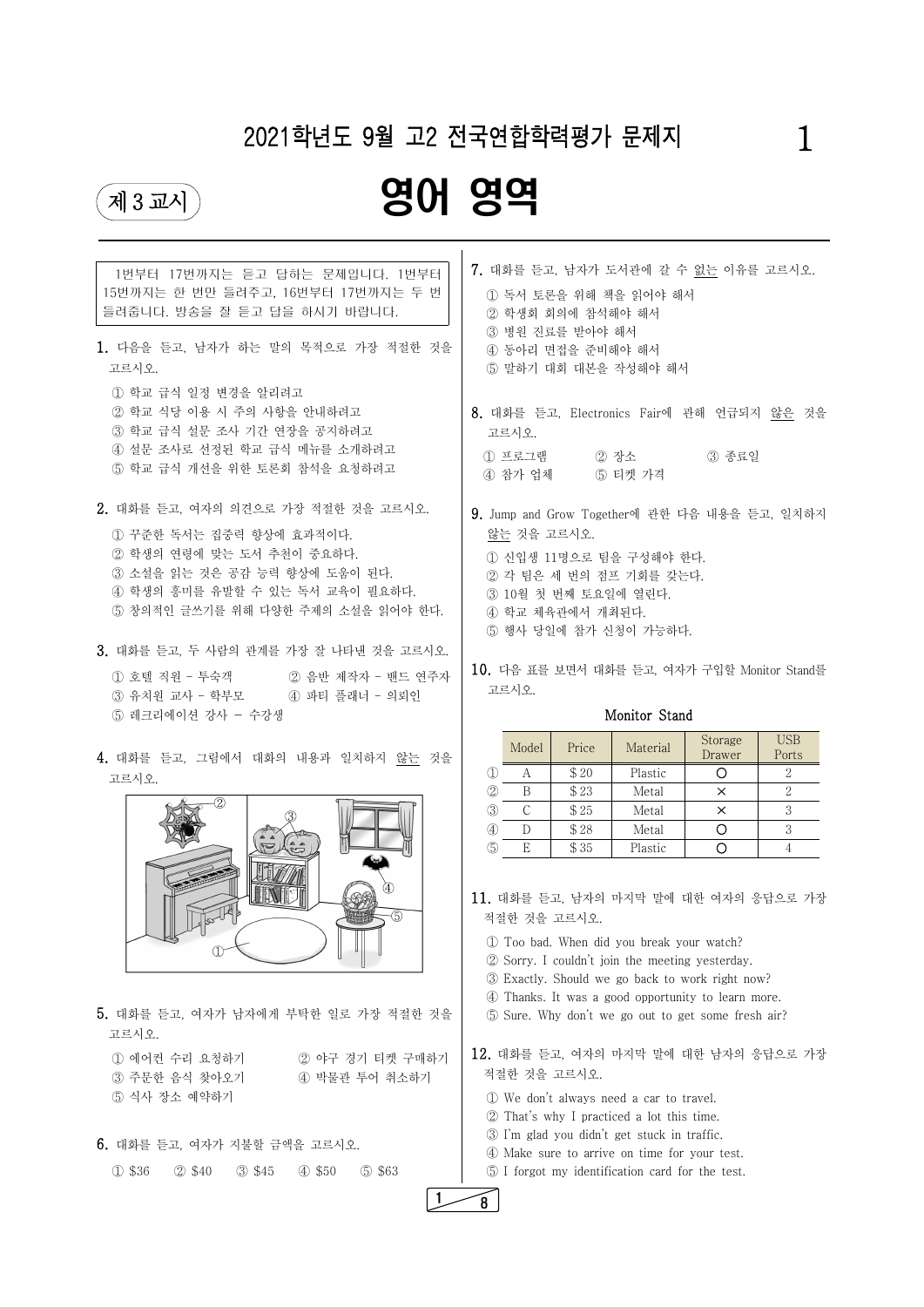

- ② reasons for animals' migrating
- ③ hunting habits of wild animals
- ④ necessity of protecting animal rights
- ⑤ ways to conserve endangered animals

## 17. 언급된 동물이 아닌 것은?

① wolves ② frogs ③ chickens ④ snakes ⑤ desert ants

 이제 듣기 문제가 끝났습니다. 18번부터는 문제지의 지시에 따라 답을 하시기 바랍니다.

|                                                                                                                                                                                                                                                                                                                                                                                                                                   | 엿역<br>고 2                                                                                                                                                                                                                                                                                                                                                                                                                                                                                                                                                                                                                                                                                                                                                                                                                                                                 |
|-----------------------------------------------------------------------------------------------------------------------------------------------------------------------------------------------------------------------------------------------------------------------------------------------------------------------------------------------------------------------------------------------------------------------------------|---------------------------------------------------------------------------------------------------------------------------------------------------------------------------------------------------------------------------------------------------------------------------------------------------------------------------------------------------------------------------------------------------------------------------------------------------------------------------------------------------------------------------------------------------------------------------------------------------------------------------------------------------------------------------------------------------------------------------------------------------------------------------------------------------------------------------------------------------------------------------|
| 13. 대화를 듣고, 남자의 마지막 말에 대한 여자의 응답으로 가장                                                                                                                                                                                                                                                                                                                                                                                             | 18. 다음 글의 목적으로 가장 적절한 것은?                                                                                                                                                                                                                                                                                                                                                                                                                                                                                                                                                                                                                                                                                                                                                                                                                                                 |
| 적절한 것을 고르시오. [3점]<br>Woman:<br>1 No thanks. I can make my own infographics.<br>2 Of course. I'll send it to you right away.<br>3 Sorry. I forgot to download it yesterday.<br>4 I see. You mean the shorter, the better.                                                                                                                                                                                                          | Dear parents and students of Douglas School,<br>As you know, our school was built over 150 years ago.<br>While we are proud of our school's history, the facilities are<br>not exactly what they should be for modern schooling. Thanks<br>to a generous donation to the school foundation, we will be<br>able to start renovating those parts of our campus that have<br>become outdated. We hope this will help provide our students                                                                                                                                                                                                                                                                                                                                                                                                                                    |
| 5 Okay. I'll put the graph onto this page.<br>14. 대화를 듣고, 여자의 마지막 말에 대한 남자의 응답으로 가장<br>적절한 것을 고르시오. [3점]                                                                                                                                                                                                                                                                                                                          | with the best education possible. I'm writing to inform you<br>that the auditorium will be the first building closed for repairs.<br>Students will not be able to use the auditorium for about one<br>month while the repairs are taking place. We hope that you<br>will understand how this brief inconvenience will encourage<br>community-wide benefits for years to come.<br>Sincerely,<br>Vice Principal Kyla Andrews                                                                                                                                                                                                                                                                                                                                                                                                                                                |
| Man:<br><u> 1989 - Johann Barn, mars ann an t-Amhain Aonaich an t-Aonaich an t-Aonaich an t-Aonaich an t-Aonaich an t-Aon</u><br>1) You should have taken more pictures at the top.<br>2 I would have regretted it if I'd missed this view.<br>3 The trail is flat enough to hike without equipment.<br>4) The original plan is important, but safety comes first.<br>5 I've done this hike before, so I know it isn't dangerous. | 1 수리로 인한 강당 폐쇄를 안내하려고<br>2 캠퍼스 투어 프로그램 일정을 조정하려고<br>3 강당 사용을 위한 신청 방법을 공지하려고<br>4 강당 신축을 위한 기금 모금 행사를 홍보하려고<br>5 집짓기 행사에 참여할 자원 봉사자를 모집하려고                                                                                                                                                                                                                                                                                                                                                                                                                                                                                                                                                                                                                                                                                                                                |
| 15. 다음 상황 설명을 듣고, Amanda가 Natalie에게 할 말로 가장<br>적절한 것을 고르시오. [3점]<br>Amanda:<br>1) It's dangerous to use headphones while riding a scooter.<br>2 I think you should check your scooter regularly.<br>3 Walking to school is better for your health.<br>4 A license is required to ride an electric scooter.<br>5 Turning up music might distract you from studying.                                                                | 19. 다음 글에 드러난 Evan의 심경으로 가장 적절한 것은?<br>Evan's eyes opened wide and his mouth made the shape of an<br>O, which happened whenever something surprised him. "You don't<br>mean we're leaving Sydney?" he asked. His mother had just told<br>him they were leaving Sydney for his father's work. "But what<br>about school?" said Evan, interrupting her, a thing he knew he<br>was not supposed to do but which he felt he would be forgiven<br>for on this occasion. "And what about Carl and Daniel and Martin?<br>How will they know where I am when we want to do things<br>together?" His mother told him that he would have to say<br>goodbye to his friends for the time being but that she was sure<br>Evan would see them again. "Say goodbye to them? Say goodbye<br>to them?" He kept repeating himself, sounding more and more<br>anxious with every repetition. |
|                                                                                                                                                                                                                                                                                                                                                                                                                                   | 1 shocked and worried<br>2 excited and pleased<br>3 grateful and relieved<br>4 bored and indifferent<br>5 jealous and envious                                                                                                                                                                                                                                                                                                                                                                                                                                                                                                                                                                                                                                                                                                                                             |
| [16~17] 다음을 듣고, 물음에 답하시오.<br>16. 남자가 하는 말의 주제로 가장 적절한 것은?<br>1 animals' abilities to count                                                                                                                                                                                                                                                                                                                                        | 20. 다음 글에서 필자가 주장하는 바로 가장 적절한 것은?<br>Without guidance from their teacher, students will not embark<br>on a journey of personal development that recognizes the value of<br>cooperation. Left to their own devices, they will instinctively<br>become increasingly competitive with each other. They will                                                                                                                                                                                                                                                                                                                                                                                                                                                                                                                                                                  |

compare scores, reports, and feedback within the classroom environment ―just as they do in the sporting arena. We don't need to teach our students about winners and losers. The playground and the media do that for them. However, we do need to teach them that there is more to life than winning and about

the skills they need for successful cooperation. A group working together successfully requires individuals with a multitude of social skills, as well as a high level of interpersonal awareness. While some students inherently bring a natural understanding of these skills with them, they are always in the minority. To bring cooperation between peers into your classroom, you need to teach these skills consciously and carefully, and nurture them continuously throughout the school years.

① 학생의 참여가 활발한 수업 방법을 개발해야 한다. ② 학생에게 성공적인 협동을 위한 기술을 가르쳐야 한다. ③ 학생의 의견을 존중하는 학교 분위기를 조성해야 한다. ④ 학생의 전인적 발달을 위해 체육활동을 강화해야 한다. ⑤ 정보를 올바르게 선별하도록 미디어 교육을 실시해야 한다.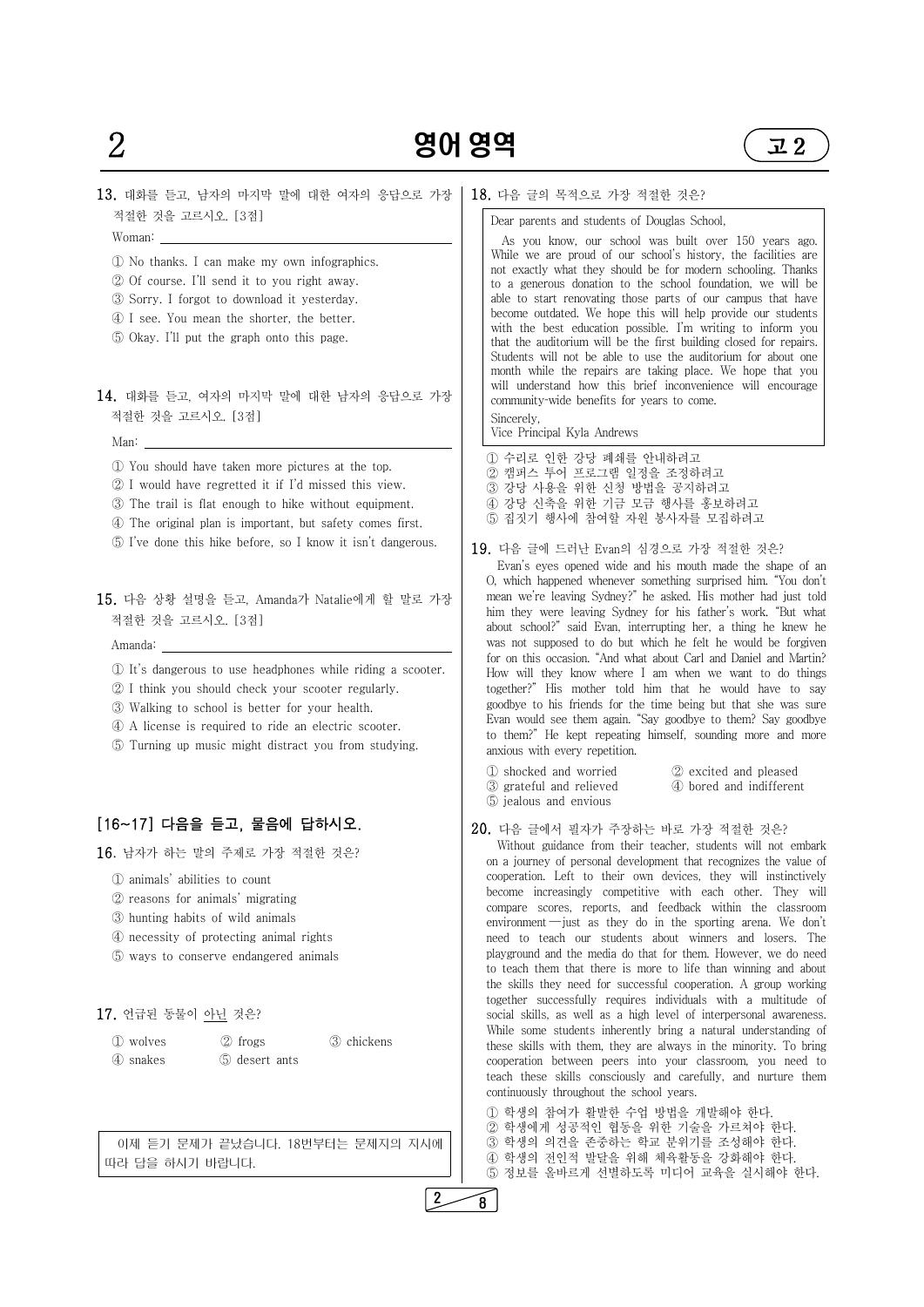

# 21. 밑줄 친 bringing together contradictory characteristics가 다음 글에서 의미하는 바로 가장 적절한 것은?

 The creative team exhibits paradoxical characteristics. It shows tendencies of thought and action that we'd assume to be mutually exclusive or contradictory. For example, to do its best work, a team needs deep knowledge of subjects relevant to the problem it's trying to solve, and a mastery of the processes involved. But at the same time, the team needs fresh perspectives that are unencumbered by the prevailing wisdom or established ways of doing things. Often called a "beginner's mind," this is the newcomers' perspective: people who are curious, even playful, and willing to ask anything — no matter how naive the question may seem — because they don't know what they don't know. Thus, bringing together contradictory characteristics can accelerate the process of new ideas.

 Too many officials in troubled cities wrongly imagine that they can lead their city back to its former glories with some massive construction project — a new stadium or light rail system, a convention center, or a housing project. With very few exceptions, no public policy can slow the tidal forces of urban change. We mustn't ignore the needs of the poor people who live in the Rust Belt, but public policy should help poor *people*, not poor places. Shiny new real estate may dress up a declining city, but it doesn't solve | the its underlying problems. The hallmark of declining cities is that they have *too much* housing and infrastructure relative

- \* unencumbered: 방해 없는 ① establishing shortterm and longterm goals
- ② performing both challenging and easy tasks
- ③ adopting temporary and permanent solutions
- ④ utilizing aspects of both experts and rookies
- ⑤ considering processes and results simultaneously

#### 22. 다음 글의 요지로 가장 적절한 것은?

to the strength of their economies. With all that supply of structure and so little demand, it makes no sense to use public money to build more supply. The folly of building-centric urban renewal reminds us that cities aren't structures; cities are people.

① 도시 재생을 위한 공공정책은 건설보다 사람에 중점을 두어야 한다. ② 대중 교통 이용이 편리하도록 도시 교통 체계를 구축해야 한다. ③ 사회기반시설 확충을 통해 지역 경제를 활성화해야 한다. ④ 에너지를 절감할 수 있는 친환경 건물을 설계해야 한다. ⑤ 문화유산 보존을 우선하는 도시 계획을 수립해야 한다.

Before the fancy high-rises, financial headquarters, tourist centers, and souvenir peddlers made their way to Battery Park City, the area behind the World Trade Center was a giant, gross landfill. In 1982, artist Agnes Denes decided to return that landfill back to its roots, although temporarily. Denes was commissioned by the Public Art Fund to create one of the most significant and fantastical pieces of public work Manhattan has ever seen. Her concept was not a traditional sculpture, but a living installation that changed the way the public looked at art. In the name of art, Denes put a beautiful golden wheat field right in the shadow of gleaming Twin Towers. For Wheatfield  $-A$ Confrontation, Denes and volunteers removed trash from four acres of land, then planted amber waves of grain atop

#### 23. 다음 글의 주제로 가장 적절한 것은?

 Many marine species including oysters, marsh grasses, and fish were deliberately introduced for food or for erosion control, with little knowledge of the impacts they could have. Fish and shellfish have been intentionally introduced all over the world for aquaculture, providing food and jobs, but they can escape and become a threat to native species, ecosystem function, or livelihoods. Atlantic salmon are reared in ocean net-pens in Washington State and British Columbia. Many escape each year, and they have been recovered in both saltwater and freshwater in Washington State, British Columbia, and Alaska. Recreational fishing can also spread invasive species. Bait worms from Maine are popular throughout the country. They are commonly packed in seaweed which contains many other organisms. If the seaweed is discarded, it or the organisms on it can colonize new areas. Fishing boots, recreational boats, and trailers can pick up organisms at one location and move them elsewhere.

\* aquaculture: 양식(업)

- ① benefits of recreational ocean fishing
- ② ways to maintain marine biodiversity
- ③ potential value of the ocean for ecotourism
- ④ contribution of ocean farming to food supply
- ⑤ human influence on the spread of invasive species

#### 24. 다음 글의 제목으로 가장 적절한 것은?

the area. After months of farming and irrigation, the wheat field was thriving and ready. The artist and her volunteers harvested thousands of pounds of wheat to give to food banks in the city, nourishing both the minds and bodies of New Yorkers.

① Living Public Art Grows from a Landfill ② Why Does Art Fade Away in Urban Areas? ③ New York: Skyscraper Capital of the World ④ Art Narrows the Gap Between the Old and Young ⑤ How City Expansion Could Affect Food Production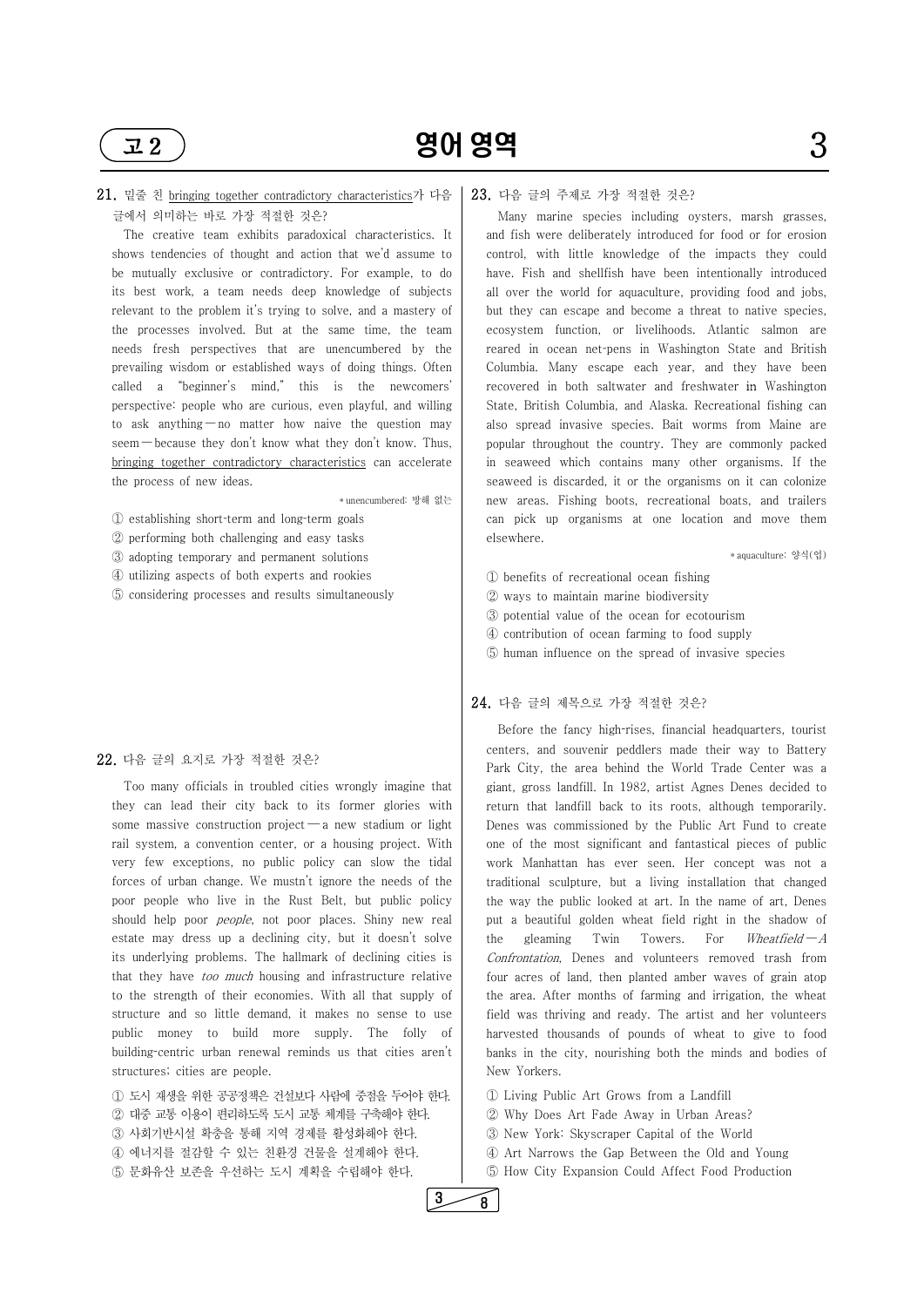

## 25. 다음 도표의 내용과 일치하지 않는 것은?

### **The Number of Korean and Foreign Visitors to Korean Palaces**

Changgyeonggung Palace Deoksugung Palace

|      | (in thousands)       |         |       |      | (in thousands) |         |       |  |
|------|----------------------|---------|-------|------|----------------|---------|-------|--|
|      | Korean               | Foreign | Total |      | Korean         | Foreign | Total |  |
| 2018 | 1.716                | 345     | 2,061 | 2018 | 767            |         | 844   |  |
| 2019 | 874                  | 94      | 968   | 2019 | 2,414          | 369     | 2,783 |  |
|      | <b>Overall Total</b> |         | 3,029 |      | Overall Total  |         | 3,627 |  |

※ Note: Details may not add to totals due to rounding.

 Patricia Bath spent her life advocating for eye health. Born in 1942, she was raised in the Harlem area of New York City. She graduated from Howard University's College of Medicine in 1968. It was during her time as a medical intern that she saw that many poor people and Black people were becoming blind because of the lack of eye care. She decided to concentrate on ophthalmology, which is the branch of medicine that works with eye diseases and disorders. As her career progressed, Bath taught students in medical schools and trained other doctors. In 1976, she co-founded the American Institute for the Prevention of

The tables above show the number of Korean and foreign visitors to Korean palaces in 2018 and 2019. ① For the two-year period of 2018 to 2019, the overall total number of visitors to Deoksugung Palace was larger than that to Changgyeonggung Palace. ② While the total number of visitors to Changgyeonggung Palace decreased from 2018 to 2019, the total number of visitors to Deoksugung Palace increased during the same period. ③ During both 2018 and 2019, the two palaces had more Korean visitors than foreign visitors. ④ In 2018, the number of Korean visitors to Deoksugung Palace was less than half the number of Korean visitors to Changgyeonggung Palace. ⑤ In 2019, the number of Korean visitors to Changgyeonggung Palace was more than 10 times the number of foreign visitors.

27. Bright Future Walkathon에 관한 다음 안내문의 내용과 일치 하지 <u>않는</u> 것은?

#### 26. Patricia Bath에 관한 다음 글의 내용과 일치하지 않는 것은?

- Dress Code: Wear a red jacket to show your South
- High School spirit.<br>- Feel free to invite up to three friends.

① 오후 7시부터 오후 11시까지 진행된다. ② 11월 1일 이후에 티켓 환불이 가능하다. ③ 퀴즈 쇼 챔피언은 영화 티켓 두 장을 받는다. ④ 정해진 복장 규정은 없다.<br>⑤ 친구는 네 명까지 초대할 수 있다.

Blindness (AiPB) with the basic principle that "eyesight is a basic human right." In the 1980s, Bath began researching the use of lasers in eye treatments. Her research led to her becoming the first African-American female doctor to receive a patent for a medical device.

① 뉴욕 시의 Harlem 지역에서 성장했다. ② 1968년에 의과 대학을 졸업했다. ③ 의과 대학에서 학생을 가르쳤다.<br>④ 1976년에 AiPB를 단독으로 설립했다. ⑤ 의료 장비 특허를 받았다.

movie tickets.<br>The barbecue party will start at 8:00 p.m.

#### **Bright Future Walkathon**

 Sunny Side Foundation is hosting the annual Bright Future Walkathon in support of people in need.

#### **Date & Place**

- ․ Date: Saturday, September 25th (Start Time: 9:00 a.m.)
- ․ Place: Green Brook Park

#### **Registration**

- ․ Fee: \$10
- ․ All registration fees will be donated to local charities.
- ․ Register online at www.ssfwalkathon.com.

#### **Course (Choose one)**

- ․ Course A: 3 km (all ages welcome)
- ․ Course B: 5 km (for ages 15 and older)

#### **Details**

- ․ Each participant who completes the course will receive a T-shirt.
- ․ No refund will be made for cancellations.

#### ① 오전 9시에 시작한다.

- ② 모든 등록비는 기부될 것이다.
- ③ B 코스는 15세 이상 참가자가 선택할 수 있다.
- ④ 코스를 완주한 참가자는 티셔츠를 받는다.
- ⑤ 취소 시 환불이 가능하다.

## 28. South High School Reunion에 관한 다음 안내문의 내용과 일치하는 것은?

#### South High School Reunion

### Class of 2011

 Don't you miss your old friends from high school? Come meet them and remember your high school days!

- **◎ When & Where**
- Saturday, November 6th, 2021 7:00 p.m.  $-$  10:00 p.m. Bay Street Park

#### **◎ Ticket Reservation (per person)**

- Ticket price: \$40
- If you reserve by October 15th, the price will be \$30. Refunds will only be available until October 31st.
- 

#### **◎ Main Events**

 Quiz Show: Answer 50 questions about our old buddies, teachers, and memories. The champion will receive two

#### **◎ Notes**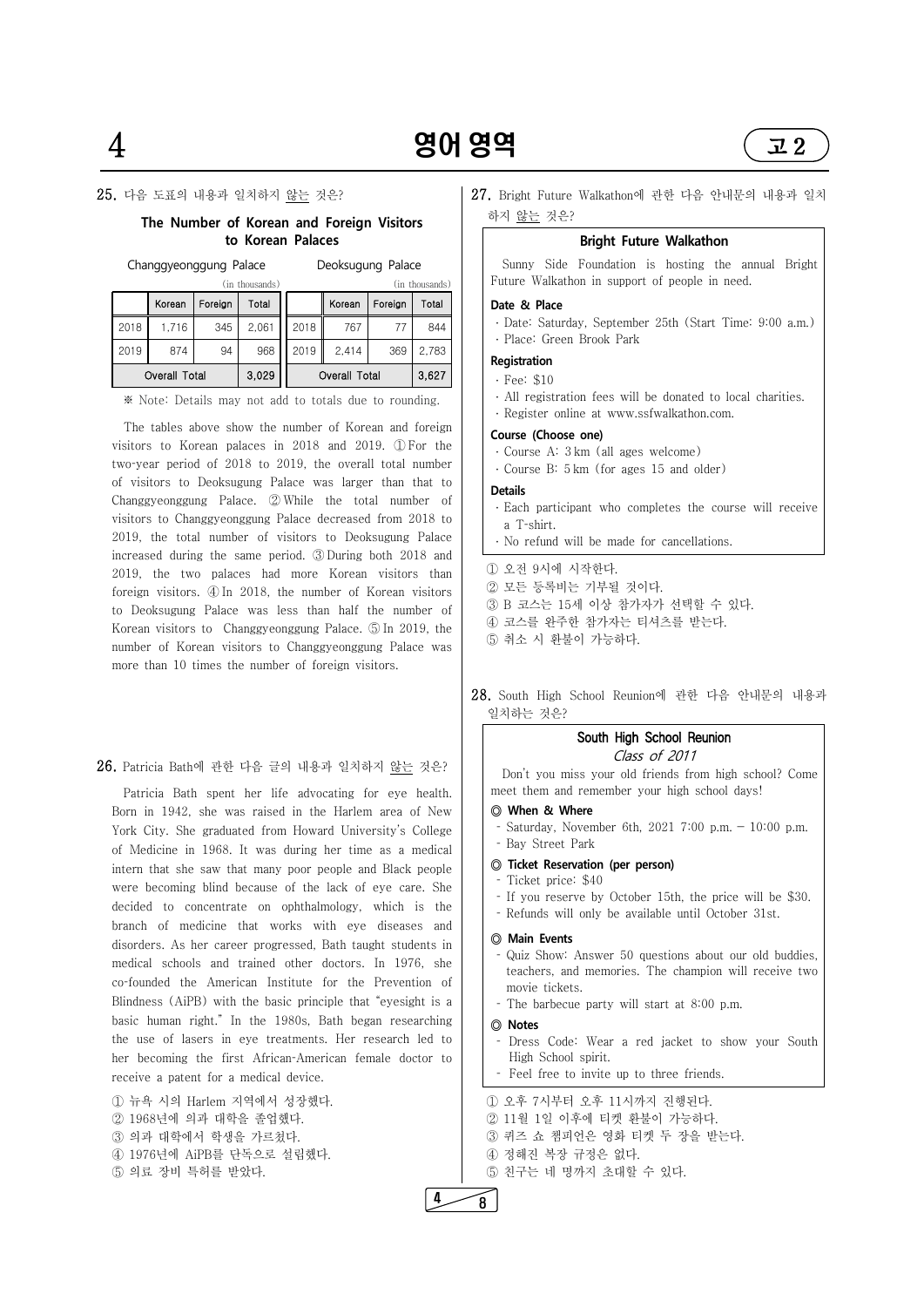#### 29. 다음 글의 밑줄 친 부분 중, 어법상 틀린 것은? [3점]

 Organisms living in the deep sea have adapted to the high pressure by storing water in their bodies, some  $\mathbb{D}$  consisting 31. almost entirely of water. Most deep-sea organisms lack gas bladders. They are cold-blooded organisms that adjust their ②to survive in the cold water while maintaining a low metabolism. Many species lower their metabolism so much that they are able to survive without food for long periods of time, as finding the sparse food  $\mathcal{D}$  that is available expends a lot of energy. Many predatory fish of the deep sea are equipped with enormous mouths and sharp teeth, enabling them to hold on to prey and overpower  $\mathcal{D}_{\text{it}}$ . Some predators hunting in the residual light zone of the ocean ⑤has excellent visual capabilities, while others are able to create their own light to attract prey or a mating partner.

\* bladder: (물고기의) 부레

# 30. 다음 글의 밑줄 친 부분 중, 문맥상 낱말의 쓰임이 적절하지 않은 것은? [3점]

body temperature to their environment, allowing them For example, Brian Wansink, author of Mindless Eating, works as a general mechanism for the mind, in many ways and across many different areas of life. showed that it can also affect our waistlines. We decide how much to eat not simply as a function of how much food we actually consume, but by a comparison to its alternatives. Say we have to choose between three burgers on a menu, at 8, 10, and 12 ounces. We are likely to pick the  $10$ -ounce burger and be perfectly satisfied at the end of the meal. But if our options are instead 10, 12, and 14 ounces, we are likely again to choose the middle one, and again feel equally happy and satisfied with the  $12$ -ounce burger at the end of the meal, even though we ate more, which we did not need in order to get our daily nourishment or in order to feel full.

 Human innovation in agriculture has unlocked modifications in apples, tulips, and potatoes that never would have been realized through a plant's natural reproductive cycles. This cultivation process has created some of the recognizable vegetables and fruits consumers look for in their grocery stores. However, relying on only a few varieties of cultivated crops can leave humankind ① vulnerable to starvation and agricultural loss if a harvest is destroyed. For example, a million people died over the course of three years during the Irish potato famine because the Irish relied ② primarily on potatoes and milk to create a nutritionally balanced meal. In order to continue its symbiotic relationship with cultivated plants, humanity must allow for biodiversity and recognize the potential ③ benefits that monocultures of plants can introduce. Planting seeds of all kinds, even if they don't seem immediately useful or profitable, can ④ ensure the longevity of those plants for generations to come. A ⑤ balance must be struck between nature's capacity for wildness and humanity's desire for control.

**32.** Philosophical activity is based on the <u>secondal set of the philosopher's</u> thirst for knowledge is shown through attempts to find better answers to questions even if those answers are never found. At the same time, a philosopher also knows that being too sure can hinder the discovery of other and better possibilities. In a philosophical dialogue, the participants are aware that there are things they do not know or understand. The goal of the dialogue is to arrive at a conception that one did not know or understand beforehand. In traditional schools, where philosophy is not present, students often work with factual questions, they learn specific content listed in the curriculum, and they are not required to solve philosophical problems. However, we know that awareness of what one does not know can be a good

\* symbiotic: 공생의

 $5 \overline{\smash)8}$ 

# [31~34] 다음 빈칸에 들어갈 말로 가장 적절한 것을 고르시오.

① Originality ② Relativity ③ Visualization ④ Imitation

- 
- ⑤ Forgetfulness

way to acquire knowledge. Knowledge and understanding are developed through thinking and talking. Putting things into words makes things clearer. Therefore, students must not be afraid of saying something wrong or talking without first being sure that they are right.

① recognition of ignorance 2 emphasis on self-assurance ③ conformity to established values ④ achievements of ancient thinkers ⑤ comprehension of natural phenomena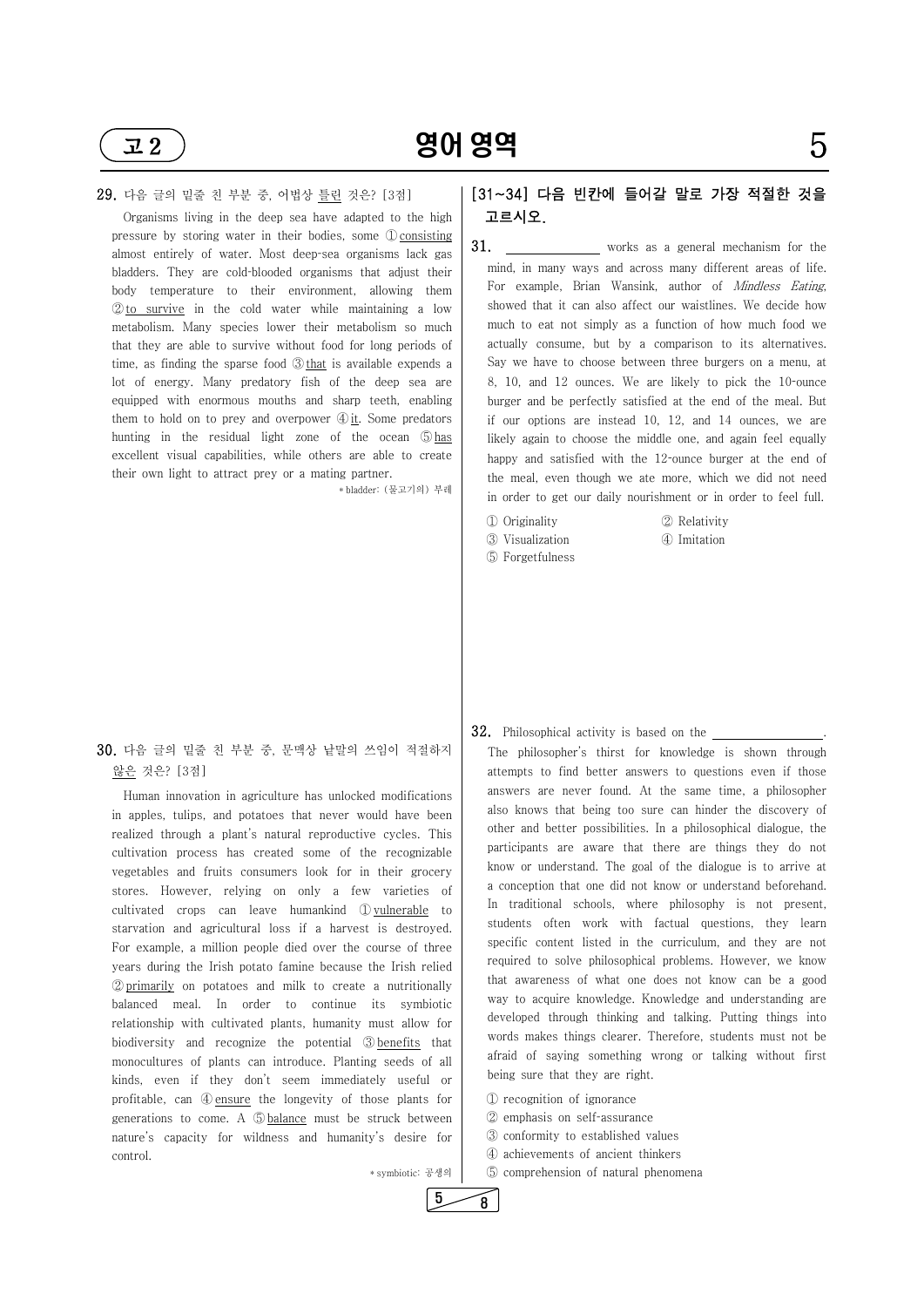$6$  영어 영역 22

33. The most powerful emotional experiences are those that bring joy, inspiration, and the kind of love that makes suffering bearable. These emotional experiences are the result of choices and behaviors that result in our feeling happy. When we look at happiness through a spiritual filter, we realize that it does not mean the absence of pain or heartache. Sitting with a sick or injured child, every parent gets to know the profound joy that bubbles over when a son or daughter begins to heal. This is a simple example of how we can be flooded with happiness that becomes more intense as we contrast it with previous suffering. Experiences such as this go into the chemical archives of the limbic system. Each time you experience true happiness, the stored emotions are activated as you are flooded with even deeper joy than you remembered. Your spiritual genes are, in a sense, . [3점]

\* limbic system: 변연계(인체의 기본적인 감정·욕구 등을 관장하는 신경계)

**34.** Deep-fried foods are tastier than bland foods, and children and adults develop a taste for such foods. Fatty foods cause the brain to release oxytocin, a powerful hormone with a calming, antistress, and relaxing influence, said to be the opposite of adrenaline, into the blood stream; hence the term "comfort foods." We may even be genetically programmed to eat too much. For thousands of years, food was very scarce. Food, along with salt, carbs, and fat, was hard to get, and the more you got, the better. All of these things are necessary nutrients in the human diet, and when their availability was limited, you could never get too much. People also had to hunt down animals or gather plants for their food, and that took a lot of

- ① your biological treasure map to joy
- ② your hidden key to lasting friendships
- ③ a mirror showing your unique personality
- ④ a facilitator for communication with others
- ⑤ a barrier to looking back to your joyful childhood

calories. It's different these days. We have food at every  $turn - lots$  of those fast-food places and grocery stores with carry-out food. But that ingrained "caveman mentality" says that we can't ever get too much to eat. So craving for "unhealthy" food may . [3점]

① actually be our body's attempt to stay healthy ② ultimately lead to harm to the ecosystem ③ dramatically reduce our overall appetite ④ simply be the result of a modern lifestyle ⑤ partly strengthen our preference for fresh food twenty-four thousand.

#### 35. 다음 글에서 전체 흐름과 관계 없는 문장은?

 Nurses hold a pivotal position in the mental health care structure and are placed at the centre of the communication network, partly because of their high degree of contact with patients, but also because they have well-developed relationships with other professionals. ① Because of this, nurses play a crucial role in interdisciplinary communication. ② They have a mediating role between the various groups of professionals and the patient and carer. ③ Mental healthcare professionals are legally bound to protect the privacy of their patients, so they may be, rather than unwilling, unable to talk about care needs. ④ This involves translating communication between groups into language that is acceptable and comprehensible to people who have different ways of understanding mental health problems. ⑤ This is a highly sensitive and skilled task, requiring a high level of attention to alternative views and a high level of understanding of communication.

# [36~37] 주어진 글 다음에 이어질 글의 순서로 가장 적절한 것을 고르시오.

36.

When trying to sustain an independent ethos, cultures face a problem of critical mass. No single individual, acting on his or her own, can produce an ethos.

- (A) They manage this feat through a combination of trade, to support their way of life, and geographic isolation. The Inuit occupy remote territory, removed from major population centers of Canada. If cross-cultural contact were to become sufficiently close, the Inuit ethos would disappear.
- (B) Rather, an ethos results from the interdependent acts of many individuals. This cluster of produced meaning may require some degree of insulation from larger and wealthier outside forces. The Canadian Inuit maintain their own ethos, even though they number no more than

 (C) Distinct cultural groups of similar size do not, in the long run, persist in downtown Toronto, Canada, where they come in contact with many outside influences and pursue essentially Western paths for their lives. [3점]

\* ethos: 민족(사회) 정신 \*\* insulation: 단절

| $\mathbb{D}(A) - (C) - (B)$       | (2) |
|-----------------------------------|-----|
| $(3)(B) - (C) - (A)$              | (4) |
| $\textcircled{5}$ (C) – (B) – (A) |     |

 $6 \fbox{8}$ 

 $(B) - (A) - (C)$  $(C) - (A) - (B)$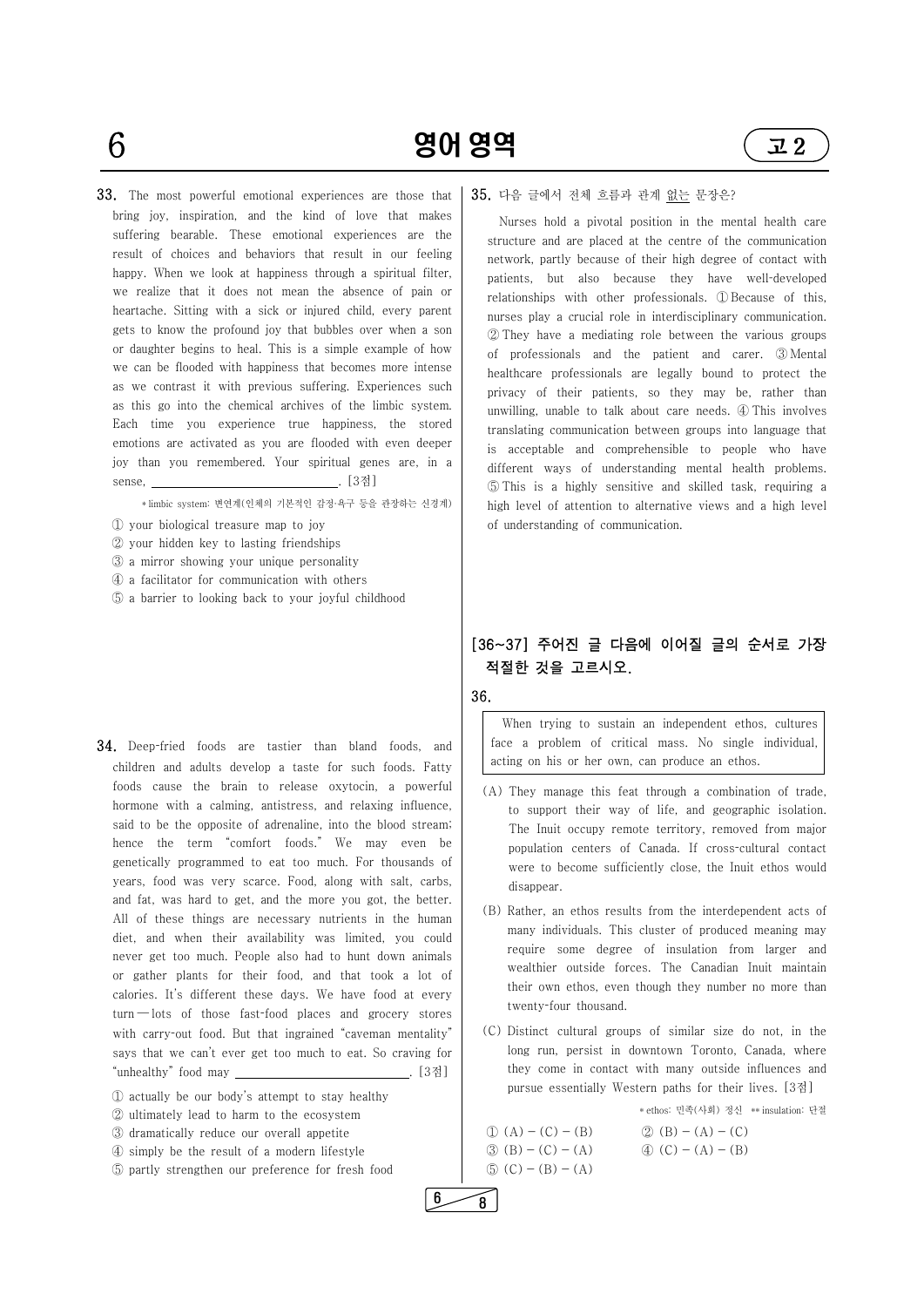#### 37.

- (A) Despite the vast differences in heart rates, nearly all mammals have about 800 million heartbeats in them if they live an average life. The exception is humans. We pass 800 million heartbeats after twenty-five years, and just keep on going for another fifty years and 1.6 billion heartbeats or so.
- (B) They must therefore lead completely different lifestyles. An elephant's heart beats just thirty times a minute, a human's sixty, a cow's between fifty and eighty, but a mouse's beats six hundred times a minute — ten times a second. Every day, just to survive, the mouse must eat about 50 percent of its own body weight.
- (C) We humans, by contrast, need to consume only about 2 percent of our body weight to supply our energy requirements. One area where animals are curiously uniform is with the number of heartbeats they have in a lifetime. [3점]
- $\textcircled{1}$  (A) (C) (B)  $\textcircled{2}$  (B) (A) (C)  $\textcircled{3}$  (B) - (C) - (A)  $\textcircled{4}$  (C) - (A) - (B)  $\circled{5}$  (C) – (B) – (A)

 Heat is lost at the surface, so the more surface area you have relative to volume, the harder you must work to stay warm. That means that little creatures have to produce heat more rapidly than large creatures.

# $[38~39]$  글의 흐름으로 보아, 주어진 문장이 들어가기에  $\bigcup_{\text{participants}}$ 가장 적절한 곳을 고르시오.

 The United Nations asks that all companies remove their satellites from orbit within 25 years after the end of their mission. This is tricky to enforce, though, because satellites can (and often do) fail. ( ① ) To tackle this problem, several companies around the world have come up with novel solutions. ( ② ) These include removing dead satellites from orbit and dragging them back into the atmosphere, where they will burn up. ( ③ ) Ways we could do this include using a harpoon to grab a satellite, catching it in a huge net, using magnets to grab it, or even firing lasers to heat up the satellite, increasing its atmospheric drag so that it falls out of orbit. ( ④ ) However, these methods are only useful for large satellites orbiting Earth. ( ⑤ ) We just have to wait for them to naturally re-enter Earth's atmosphere. [3점]

38.

It is possible to argue, for example, that, today, the influence of books is vastly overshadowed by that of television.

Interest in ideology in children's literature arises from a belief that children's literary texts are culturally formative, and of massive importance educationally, intellectually, and socially. (  $\oplus$  ) Perhaps more than any other texts, they reflect society as it wishes to be, as it wishes to be seen, and as it unconsciously reveals itself to be, at least to writers. (  $\circled{2}$  ) Clearly, literature is not the only socialising agent in the life of children, even among the media. ( ③ ) There is, however, a considerable degree of interaction between the two media.  $(\mathcal{A})$  Many so-called children's literary classics are televised, and the resultant new book  $\Box$  uncomfortable editions strongly suggest that viewing can encourage subsequent reading. ( $\circled{5}$ ) Similarly, some television series  $\circled{3}$  distracted for children are published in book form.

 $7 \rightarrow 8$ 

\* resultant: 그 결과로 생긴

#### $\downarrow$

# 39.

There isn't really a way for us to pick up smaller pieces of debris such as bits of paint and metal.

\* harpoon: 작살

# 40. 다음 글의 내용을 한 문장으로 요약하고자 한다. 빈칸 (A), (B)에 들어갈 말로 가장 적절한 것은?

 Music is used to mold customer experience and behavior. A study was conducted that explored what impact it has on employees. Results from the study indicate that participants who listen to rhythmic music were inclined to cooperate more irrespective of factors like age, gender, and academic background, compared to those who listened to less rhythmic music. This positive boost in the willingness to cooperate was induced regardless of whether they liked the music or not. When people are in a more positive state of mind, they tend to become more agreeable and creative, while those on the opposite spectrum tend to focus on their individual problems rather than giving attention to solving group problems. The rhythm of music has a strong pull on people's behavior. This is because when people listen to music with a steady pulse, they tend to match their actions to the beat. This translates to better teamwork when making decisions because everyone is following one tempo.

| According to the study, the music played in workplaces |     |                  |  |
|--------------------------------------------------------|-----|------------------|--|
| can lead employees to be                               | (A) | because the beat |  |
| of the music creates a                                 | (B) | for working.     |  |

 $(A)$  (B) …… competitive mood ② cooperative …… shared rhythm …… shared rhythm ④ attentive …… competitive mood disturbing pattern